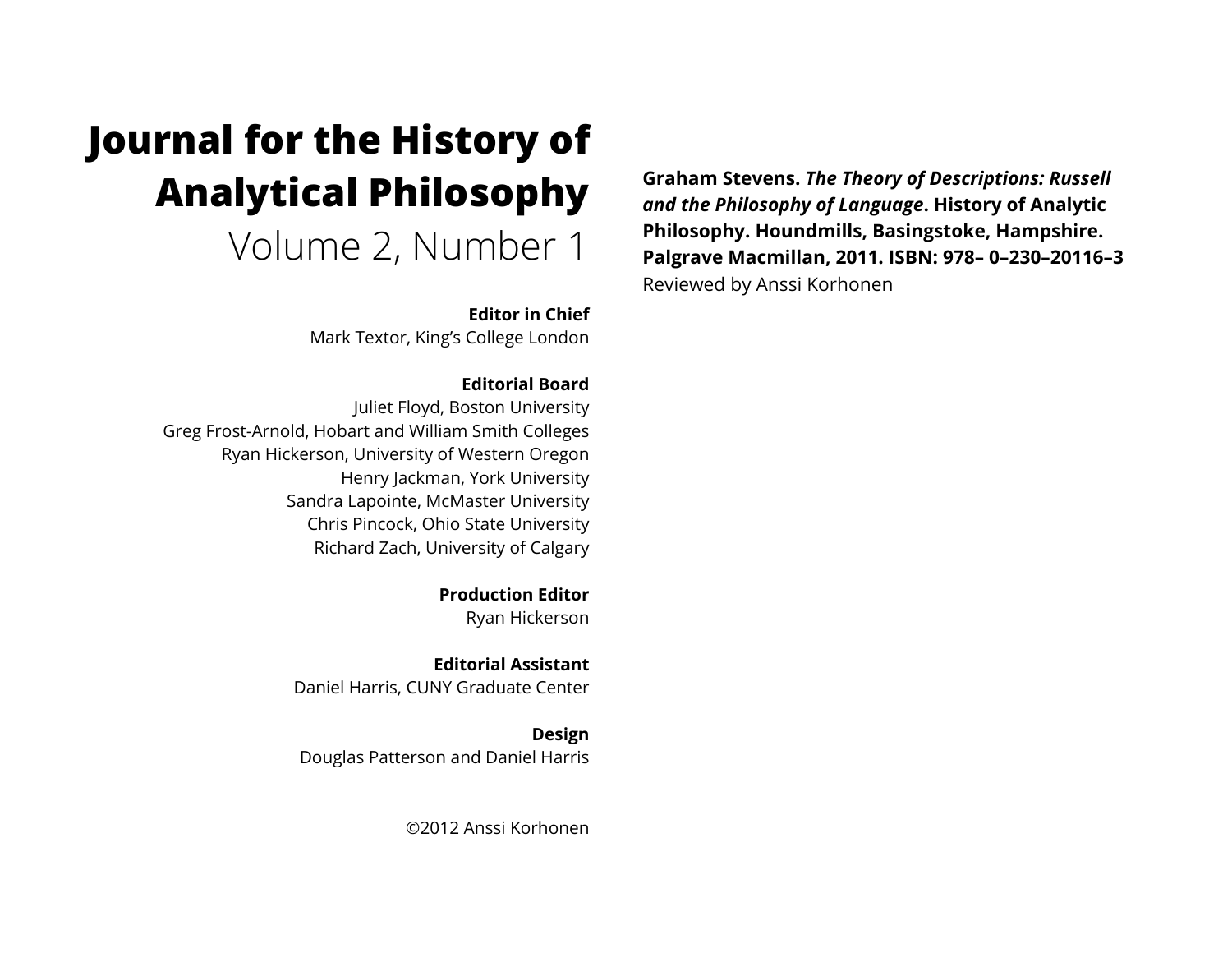## **Review:** *The Theory of Descriptions: Russell and the Philosophy of Language,* **by Graham Stevens,**

## Anssi Korhonen

Bertrand Russell advocated his new theory of descriptions for the first time in 'On Denoting' in the October 1905 issue of *Mind*. The theory has thus recently celebrated its hundred and seventh anniversary, but the ideas expressed in 'On Denoting' and, indeed, the paper itself, continue to attract philosophers' attention.

The reception of the theory of descriptions has a long history. When Russell sent the paper to *Mind*, G. F. Stout, the then editor of the journal, begged him to reconsider its publication. Russell, however, refused. G. E. Moore is reported to have admitted that he could not understand the theory until it was given a clearer formulation in *Principia*, a claim that we have good reasons to doubt. In the decades following its publication, many philosophers looked upon the theory for inspiration in philosophical methodology. Acknowledging Russell's distinction between the real and apparent logical form of a proposition, they drew from the theory methodological conclusions which were apparently quite far from anything ever advocated by Russell himself. Thus Gilbert Ryle wrote, though not without sadness, that the task of philosophy was 'the detection of the sources in linguistic idioms of recurrent misconstructions and absurd theories' (1931–2, 170). To be sure, Russell himself thought that his theory was essential for logical hygiene as well as for retaining a 'robust sense of reality'; but he also thought that one could secure such desiderata without indulging in the excesses of linguistic philosophy.

In 1950 Peter Strawson published a famous attack on Russell's theory. Strawson, of course, represented a type of philosopher quite different from Russell, and even if the contrast between ordinary language philosophy and formal analytical philosophy offers no inspiration to contemporary philosophers, it does figure in the background of the extraordinarily complex cluster of debates in philosophy of language to which the Strawson-Russell debate has given rise and which involves such issues as grammatical and logical form, referring and quantifying over, presupposition, semantics and pragmatics, and so on. The latest chapter in the reception of Russell's theory is of more recent origin. The past two or three decades have seen philosophers of analytic persuasion taking more and more interest in their philosophical past, so much so that early analytic philosophy has by now grown into a wellestablished branch in the history of philosophy. Studies of Russell's philosophy have played a major role in this development. Two reasons for this stand out. First, there is the historical fact that Russell, more than anyone else, was responsible for creating the unique combination of mathematical logic and philosophical thought that was characteristic of much of early analytic philosophy. Second, the ongoing publication of *The Collected Papers of Bertrand Russell*, a project hosted now by the Bertrand Russell Research Centre, McMaster University, has left the philosophical community with little choice but to delve deep into Russell's philosophy, also from a scholarly point of view. The theory of descriptions offers an excellent illustration of this. The publication of *The Collected Papers* has brought to light new material that forces a reevaluation of a key element in Russell's thinking. It reveals the context in which the theory was created and allows a diligent scholar, more or less, to reconstruct the steps that led Russell to the views that he propounded in 'On Denoting'. Apart from a broad outline of the story, there is no scholarly consensus on how and why the theory came about, and there is still plenty of room for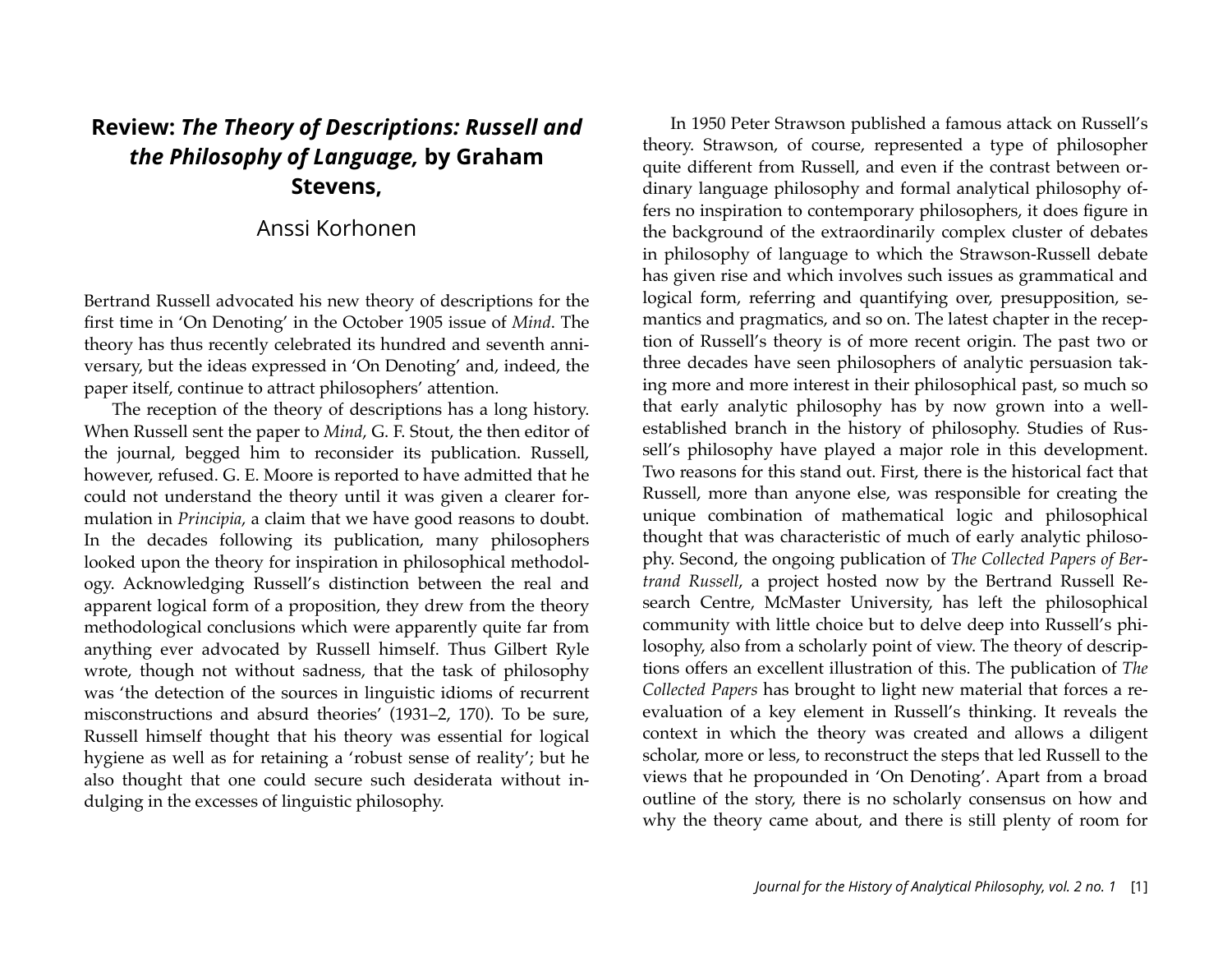new interpretative insights. So, today the theory of descriptions is a topic of lively debate and discussion by philosophers of language as well as those with at least one eye on historical issues.

A conspicuous feature of the current situation is that these two concerns have been and still are cultivated to a large extent independently of one another. On the one hand, contemporary philosophers of language consider the theory of descriptions in contexts and with respect to issues that seem to owe little or nothing to Russell. On the other hand, the strict separation of 'philosophical' from 'historical' concerns is apparently justified by what seems to be the received view among scholars, namely that Russell himself had but little interest in language and did not engage in a philosophical study of natural language.

Graham Stevens' new book, *The Theory of Descriptions: Russell and the Philosophy of Language* (History of Analytic Philosophy, Basingstoke: Palgrave Macmillan, 2011), offers a novel take on its topic. The author considers a wide range of issues both from Russellian scholarship and contemporary philosophy of language; but he does this not simply by juxtaposing historical and contemporary material but by constructing a detailed argument for a unified approach to the issues raised by theory of descriptions. The result is a book that deserves to be widely read both by scholars with an interest in 'how it really was' and by philosophers of language.

The book is divided into a short introduction and seven chapters. Chapter 1 gives an overview of the theory, making a number of useful points. For instance, Stevens emphasizes that 'denoting phrases' is a purely grammatical notion for Russell and does not carry any assumptions about their semantics (it may be that there is a deep difference in this respect between 'On Denoting' and *The Principles of Mathematics*, for in the latter work 'denoting concept' appears to be a semantic notion, characterized through the notion of aboutness). Another useful point is the reminder that the 'On Denoting' theory of descriptions is independent of Russell's conception of ordinary proper names as disguised descriptions, a point not always appreciated by scholars.

Chapters 2 and 3 discuss the theory of descriptions from a historical and exegetical point of view. The broad picture which Stevens paints here is familiar from recent secondary literature on Russell's development from *The Principles of Mathematics* (1903) to 'On Denoting', which is one of the most exciting periods in Russell's philosophical career. The question is: what was the motivation driving Russell during that period?

For a long time, the standard reading of 'On Denoting' was that Russell's deepest concern there was metaphysical. Before he hit upon the theory of descriptions, so goes the story, he had clung to an outlandish 'Meinongian' ontology, which postulated objects as referents for every apparently referring expression. Indeed, this ontology appears to be there in the *Principles*, witness the following well-known passage:

Numbers, the Homeric gods, chimeras, and four-dimensional spaces all have being, for if they were not entities of a kind, we could make no propositions about them. Thus being is a general attribute of everything, and to mention anything is to show that it is. (Russell 1903, §427)

That is, if you say, 'the present King of France does not exist', it is obvious that there is something of which you are saying that it does not exist. Hence the French monarch must in some sense be, even if he does not exist. The result is, in Quine's phrase, an 'intolerably indiscriminate ontology': one has to acknowledge not only the nonexistent monarch but gods, chimeras and impossible numbers as well. On the new theory, this inference is thwarted, for what the theory shows is that surface grammar is not a reliable guide to existential commitments, which are decided at the level of logical form. Of course, the theory gets fully effective in ontological pruning only when it is coupled with the view that ordi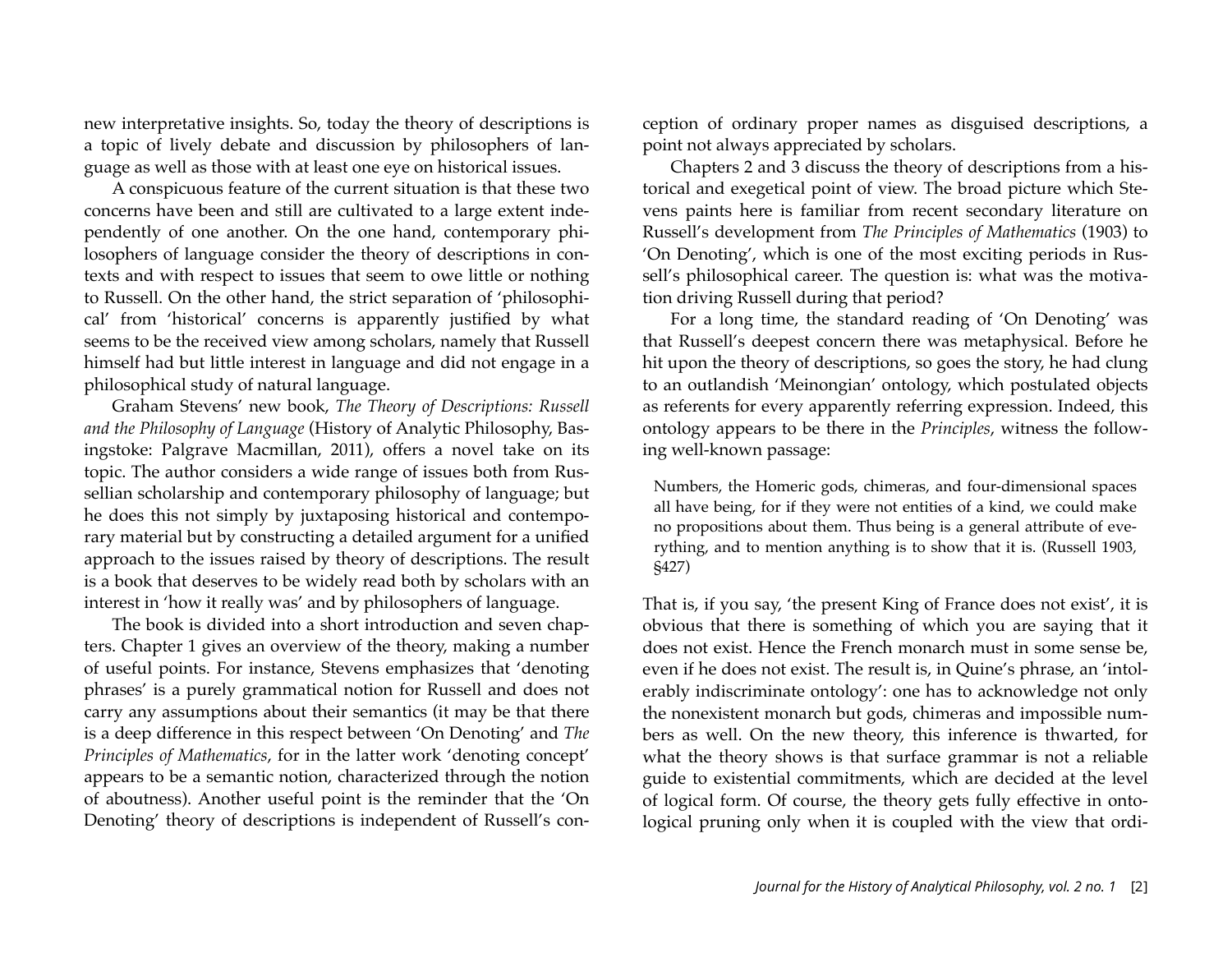nary proper names are disguised descriptions; but that view is explicitly there in 'On Denoting'.

To be sure, the view that the standard reading attributes to the author of the *Principles* looks rather silly. If there is such an entity as the daughter of Hitler, then, surely, it (she?) ought to be flesh and blood. How could she be or 'subsist' but not have existence? Better to say, as the real Meinong did, that although we can make statements about such objects, they do not have to *be* on that account. This view, however, is one that cannot possibly be ascribed to the *Principles*, for as the above quotation shows, the important distinction there was between being and existence; Russell, indeed, was deeply committed to the so-called ontological principle, and hence the real Meinongian position was a definite no-no to him.

Furthermore, it should be noted—a point that Stevens, too, makes—that Russell had good reasons, quite independently of Meinongianism, for drawing the distinction between being and existence. He needed to account for the status of logical and mathematical objects, numbers, classes and whatnot. These entities do not exist, not even in our minds. Yet, they are objective entities which anyone with sufficient mental acuity can grasp. Hence they must have being. This line of thought has nothing to do with Meinongianism. The two do not even tally with one another very well: the Meinongian inference leads one to postulate such objects as the largest natural number, whereas the other line of thought has no such consequences.

Meinongianism, then, is an ontological view motivated by semantic and syntactic considerations. In Stevens' formulation, it is any ontological position according to which the existence of an object follows from a use of an expression to refer to that object so as to make a proposition about it, and which holds that the question of whether an expression is a referring term is to be answered by observing the grammatical behaviour of that term. It follows that membership in the category of noun phrases guarantees reference to an object: Meinongianism holds reference-failure to be an illusion.

There are apparently compelling reasons to think that Meinongianism in this sense could not have been the driving force that led Russell to the 'On Denoting'-theory of descriptions. Like other scholars before him, Stevens mentions an important paper by Russell, 'The Existential Import of Propositions', published in the July-1905 issue of *Mind*, that is, before 'On Denoting'. This paper assumes a semantic framework which is quite different from 'On Denoting' but which nevertheless enables Russell to circumvent any allegation of being Meinongian in the sense defined above. The key passage runs as follows:

'The present King of England' is a complex concept denoting an individual; 'the present King of France' is a similar complex concept denoting nothing. The phrase intends to point out an individual, but fails to do so: it does not point out an unreal individual, but no individual at all. The same explanation applies to mythical personages, Apollo, Priam, etc. These words have *meaning*, which can be found by looking them up in a classical dictionary; but they have not a *denotation*: there is no entity, real or imaginary, which they point out. (Russell 1905, 487)

Here we see Russell making two absolutely crucial claims sometime before 'On Denoting': first, that there are denoting concepts which lack denotation; and second, that imaginary proper names are really shorthand for descriptions. Given these devices, Russell can now defuse the two problematic cases that give rise to the Meinongian inference: definite descriptions that apparently lack a denotation and proper names that seem to be empty.

Moreover, as the manuscript material shows, Russell arrived at this sort of view (at least) as early as the latter part of 1903 (see Russell 1994, 284–5). So, pruning a Meinongian ontology could not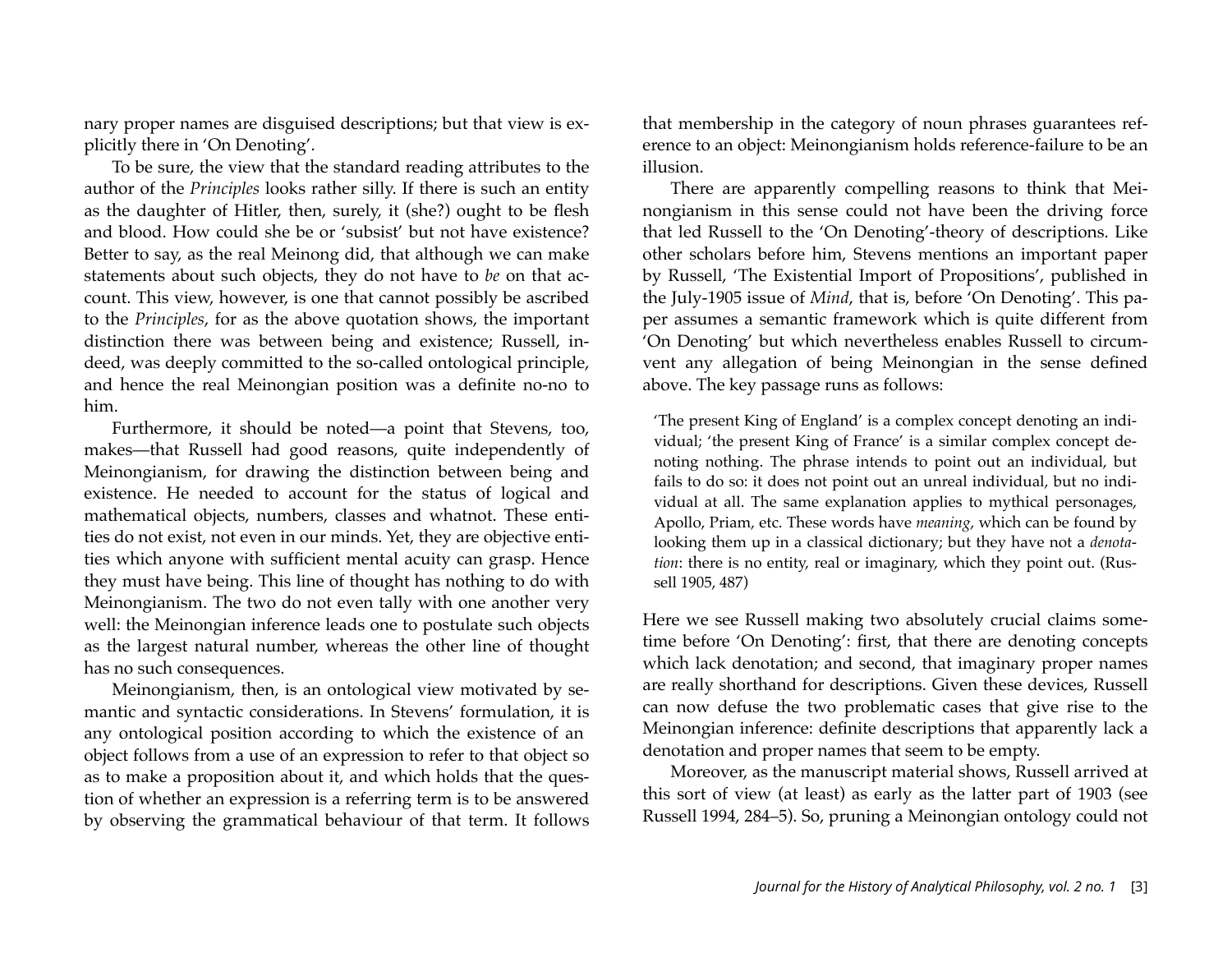have been the theme underlying 'On Denoting'. Russell was in a position to secure that desideratum well before he formulated the new theory of descriptions, and he himself saw clearly that this was so.

Two broad interpretative questions remain. First, if the traditional reading is wrong about 'On Denoting', what then is the truth about it? Second, where does the *Principles* stand with respect to Meinongianism? Stevens provides detailed treatments of both of these questions.

Let us consider the second question first. The semantic machinery that helps Russell to resist the Meinongian inference in the *Principles* involves crucially the notion of a denoting concept. Sentences express Russellian propositions: for example, the sentence 'Socrates is mortal' is paired with the proposition <Socrates, mortality>. (Like Stevens, I use an ordered sequence to represent a Russellian proposition. As he points out, this device is not unproblematic, as it glosses over the many intricate issues about the nature of propositions that so vexed Russell. Here they are not relevant, though.) Here the proposition contains as a constituent the entity it is about. But in such a case as 'the husband of Xanthippe is mortal', the corresponding proposition does not have Socrates as a constituent; instead, it contains a denoting concept, /the husband of Xanthippe/ (slashes indicate a denoting concept as distinct from a denoting phrase). This concept denotes Socrates, and in this way the proposition manages to be about Socrates without containing him as a constituent. On the face of it, this is quite helpful, because Russell can now hold that, for example, 'the present King of France is bald' is a meaningful sentence, although there neither exists nor subsists such an entity as the present King of France; meaningfulness is guaranteed by the presence in the relevant proposition of a denoting concept. That may still be a strange object, but it is less so than the putative monarch who does not exist but has being. In § 73 of the *Principles* we find Russell defining the crucial notion: the denoting concepts associated with a class concept *F* will not denote anything if the propositional function  $F(x)$  yields a false proposition for every *x*. Does this show that Russell was free of Meinongianism already in the *Principles*? There are three considerations that bear on this question, each of them suggesting that the issue is not entirely clear-cut. The first two are discussed by Stevens.

First, there is the case of empty proper names. Even taking into account the resources offered by the 1903-theory of denoting concepts, we seem 'to be left with Meinongian objects as the shadowy referents of empty proper names', as Stevens (p. 57) puts it. 'Homeric gods' (Russell 1903, § 427) and the 'pseudo-existents of a novel' (*ibid*., § 48) are things having being, and they acquire this status through the fact that they can be referred to by proper names ('Zeus', 'Mr Darcy'). The second case concerns Russell's apparently Meinongian argument about denials of being in § 427 of the *Principles*:

*Being* is that which belongs to every conceivable term, to every possible object of thought–in short to everything that can possibly occur in any proposition, true or false, and to all such propositions themselves. Being belongs to whatever can be counted. If *A* be any term that can be counted as one, it is plain that *A* is something, and therefore that *A* is. '*A* is not' must always be either false or meaningless. For if *A* were nothing, it could not be said not to be; '*A* is not' implies that there is a term *A* whose being is denied, and hence that *A* is.

The Meinongian reading is not the only possible here, however. On the face of it, the passage just explains that and why being must belong to every term: it explains, that is, why being must belong to any entity that can be counted as one. The notion underlying here is that of a Russellian proposition: the proposition <Socrates, mortality> is about Socrates and contains Socrates as a constituent. Hence, Socrates must be. Thus understood–and I am in-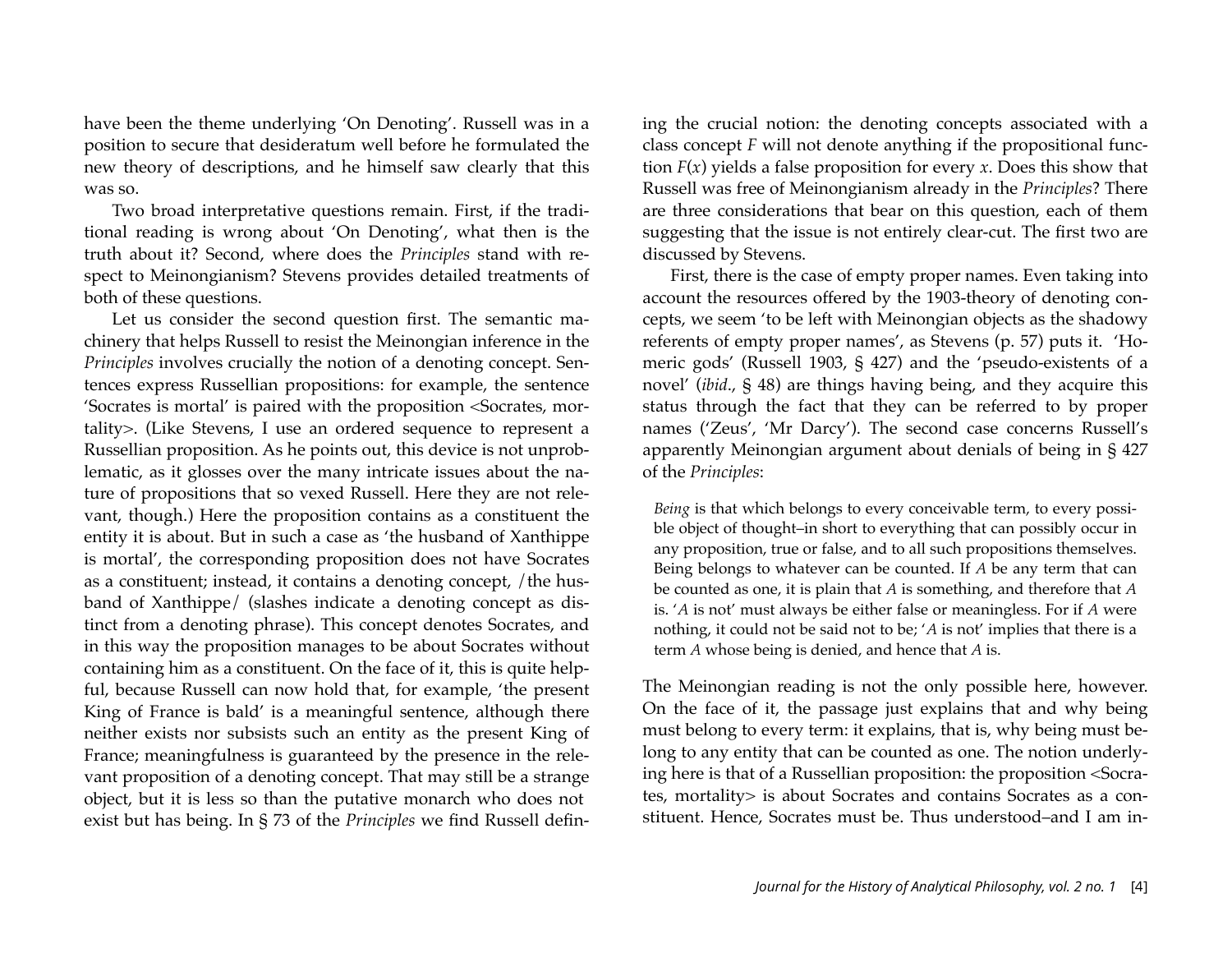clined to think that this is the most plausible reading–the passage is neutral on *what* there is; what guarantees being for an entity is its occurrence as a constituent in a Russellian proposition, being thought of and being counted as one. To be sure, this reading has its difficulties: Russell's claim that '*A* is not' must always be false or *meaningless* suggests that '*A* is not' is a sentential, rather than propositional, context: 'meaningless', after all, is a characteristic that does not seem to apply to Russellian propositions. We would then have to say that *A* in '*A* is not' is a placeholder for expressions, and we would then be close to the Meinongian inference: replace *A* with 'Zeus' or 'Mr Darcy' or 'the golden mountain', and in each case you get a false statement whose falsity shows that Zeus, Mr Darcy and the golden mountain, respectively, have being.

The Meinongian reading of the passage invites the complaint, voiced also by Stevens, that it attributes to the Russell of the *Principles* an inconsistency or at least confusion. If *A* is a denoting concept which does not denote anything, as defined in § 73 of the book, we have a clear counterexample to the claim that '*A* is not' must always be false or meaningless. I do not think that this observation is decisive, however. As anyone knows who has gone deeply into the details of the *Principles*, the book offers a number of instances where the views expressed at one point are in conflict with what is said elsewhere; and quite often these conflicts have to do with highly non-trivial issues. Nevertheless, we can avoid the Meinongian reading of § 427 *and* circumvent the above difficulty about whether '*A* is not' indicates a sentential or propositional context, if we assume that Russell's view was that the *A* in '*A* is not' is replaceable only by *proper names*, i.e., that '*A* is not' is false for any proper name *A*. This reading has the further merit that it fits well with what Russell asserts earlier in the passage. Proper names, that is, are just the semantic counterpart of Russell's notion of term: '*A* is not' could fail to be true only if *A* was not a name but an empty noise (here I follow Gideon Makin 2009). The conclusion, then, lies at hand that Russell's Meinongianism, insofar as it was there in *The Principles*, depends upon the presence of imaginary proper names ('Zeus', 'Mr Darcy'). As we have seen, Russell got rid of these at least soon after the *Principles*, when he argued that they are not really proper names at all but abbreviate definitions, which are a species of definite descriptions. If the above reading of § 427 is on the right track, however, we should conclude that Russell was already in the *Principles* attentive to the logical differences between genuine proper names and descriptions.

Stevens is in agreement with this broad claim–even if he probably would not quite agree with the above interpretation of § 427. He argues that the Meinongianism of the *Principles*, if it is there at all, represents at best a passing whim on Russell's part: he calls it a 'remarkable' and 'temporary' aberration. It is often argued that it was through getting acquainted with Frege's semantics that Russell learned to appreciate the distinction between meaning and denotation, the distinction which for a short while promised him a way out of Meinongianism. Here Stevens makes the very useful and often overlooked point that Russell himself had developed a similar distinction, and a sophisticated one at that, within his own logical framework, which he had been working on since the late 1890s. Whichever way one decides to go about the details, it would seem that imaginary proper names and denials of being offer less than compelling reasons for attributing 'Meinongianism' to the *Principles*.

Stevens rounds out his discussion of Meinongianism by showing that Russell's 1903 semantic framework is capable of delivering truth-values even for propositions featuring denotationless denoting concepts. In part, he does this to respond to a recent interpretation of 'On Denoting' and its context by James Levine. According to Levine, Russell was troubled by reference failure, be-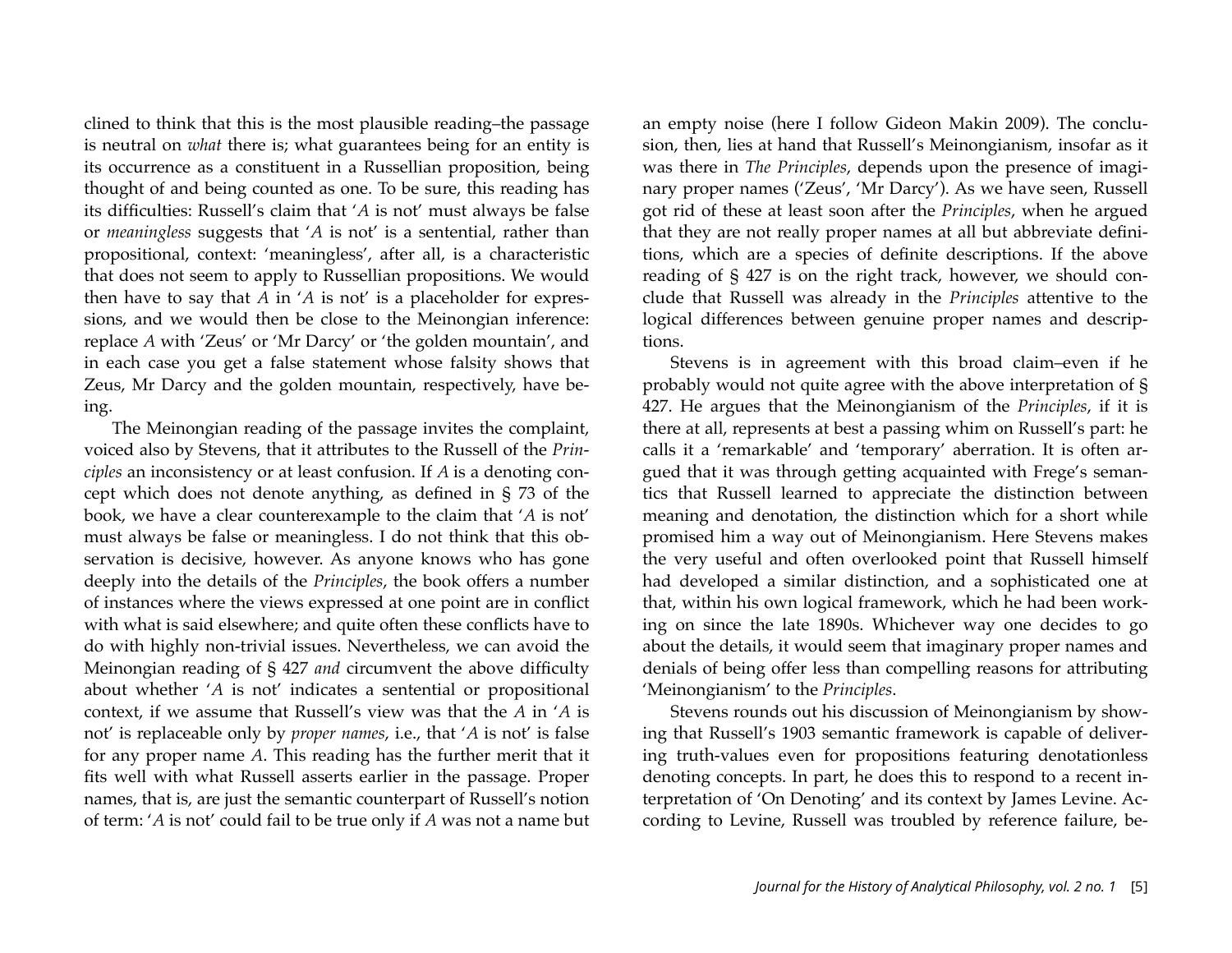cause it raised the unwelcome prospect of truth-value gaps, which the *Principles* theory of denoting concepts was unable to defeat (see Levine 2005). Stevens is certainly right in his claim that the evidence for Levine's interpretation is rather weak.

Apart from this interpretative question, Stevens supports his reading of the Russell of the *Principles* as a non-Meinongian by sketching out a formal semantic theory which assigns unitary semantic values to quantifier phrases independently of the question of denotation, and which allows sentences containing empty denoting phrases to be determinately either true or false. His point here is not to reproduce anything that is actually to be found in the pages of the *Principles*. The sketch is useful, however, in that it shows anti-Meinongianism to be quite compatible with the logical framework in which Russell was working in that book. There is also a further point to which Stevens returns in the later chapters of the book, namely that the sort of approach that he outlines here is in many respects preferable to classical quantification theory, which underlies the 1905 theory of descriptions, when it comes to natural language semantics.

There is much in Stevens' discussion of Russell and Meinongianism with which I agree. Nevertheless, I am inclined to think that Russell was in fact rather more concerned about 'Meinongian' issues than Stevens makes him out to be; and the point retains its relevance, even if we observe Stevens' reminders that his point in chapter 2 is only to show that Russell was not in fact committed to Meinongianism, whether or not he himself was clear about this. This is the third of the three points about Meinongianism that I mentioned earlier.

The concern comes out in § 73 of the *Principles*, where Russell discusses the notion of denotationless denoting concepts. Here he considers the proposition /chimaeras are animals/ (or /all chimaeras are animals/, which is what he seems to have in mind). The proposition seems to be true and not concerned with the denoting concept /all chimaeras/ but with what it denotes. And yet, this cannot be, for the concept does not denote anything. He points out that the proposition is readily interpreted as a formal implication– $'x$  is a chimaera implies  $x$  is an animal for all values of *x*'–but here the trouble is that while such implications are readily available in a logical calculus, propositions containing /all/, /any/ or /every/ are nevertheless supposed to be distinct from them. Significantly, he suggests concerning /all chimaeras are animals/ that 'it seems most correct to reject the proposition altogether, while retaining the various other propositions that would be equivalent to it, if there were chimaeras' (*ibid*.) The point here, I take it, is that Russell recognizes, however dimly, that apart from recourse to 'Meinongianism' of some sort, he has nothing informative to say about the aboutness of propositions containing denoting concepts in those cases where the denotation is apparently not there.

On the whole, it seems not unlikely that the *Principles* version of the theory of denoting is rather ambivalent on many issues which, with the benefit of hindsight, we are inclined to regard as its key points and which Russell only managed to clear up, relatively speaking, with his 1905 theory of descriptions. Of course, this also means that there is no returning to the pristine simplicity of the traditional Meinongian interpretation of the background of Russell's theory.

Having rejected the Meinongian interpretation, Stevens turns in chapter 3 to consider the second interpretative question that was mentioned above: what were Russell's real reasons for adopting the 1905 theory of descriptions? Again, Stevens is in agreement with much of recent scholarship when he argues that the key role here is played by the so-called Grey's Elegy Argument (GEA for short). So, the bulk of the chapter is devoted to a careful reconstruction of what is certainly the most intricate piece of dialectic that ever flew from Russell's pen. Earlier generations of philoso-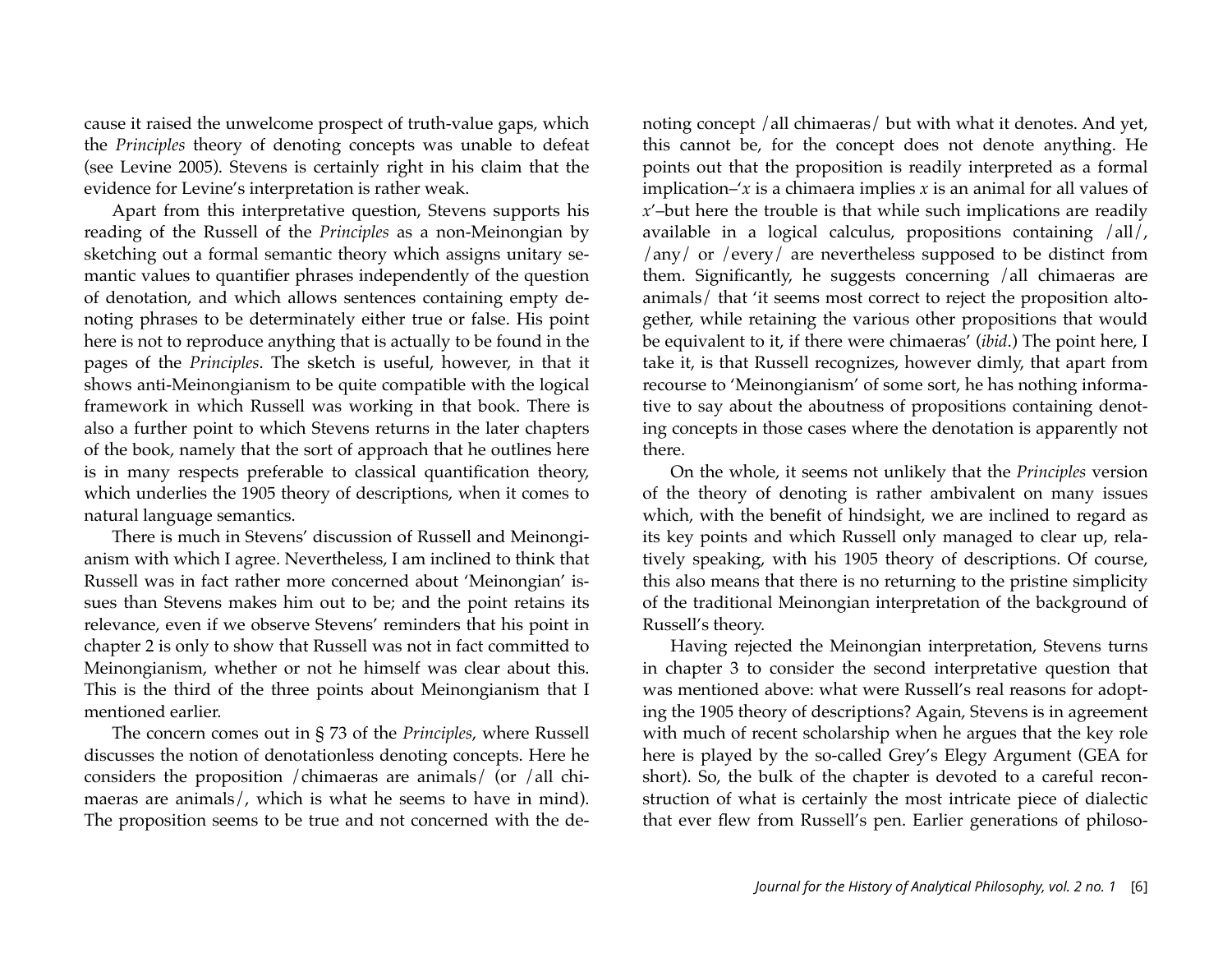phers mostly ignored GEA, either on the grounds that whatever message Russell was trying convey with it, the message was obscured beyond recovery by confusions about use and mention or something similar; or else because they claimed to find the critical gist of the paper elsewhere, thinking that they could altogether avoid the arduous task of reconstructing the argument of the eight densely packed paragraphs that constitute GEA. The manuscript material that was brought to publicity in Volume 4 of the *Collected Papers* leaves no doubt, however, that it was precisely GEA that played the decisive role in the genesis of the new theory of descriptions.

As Stevens shows in some detail, the manuscript material predating 'On Denoting' reveals that the problematic nature of denoting concepts, conceived more or less after the manner of the *Principles*, stems from their character as 'aboutness-shifters'–as Gideon Makin has called it. That is, when a denoting concept occurs in a proposition, the proposition is (in normal cases, one would like to say) not *about* the concept, but is *about* what, if anything, the concept denotes: this is the very point of introducing such concepts, one that makes them theoretically useful. But the feature is also problematic.

It is worth emphasizing that the source of the difficulty lies quite deep: denoting concepts, it turns out, threaten to be incompatible with a fundamental feature of the ontology of Russellian propositions that Russell accepted at the time. Absolutely any entity there is, he held, must be capable of being a logical subject of propositions, and the import of propositions is primarily metaphysical: propositions are about entities, and the properties and relations which an entity has are determined by the true and false propositions which are about it or of which it is a logical subject. An entity that is not a logical subject of any proposition would thus be an entity of which nothing is true or false. With a suitable notion of proposition, that might just about be acceptable, but in Russell's metaphysical framework it is not, as Russell himself points out in the *Principles*: if there is an entity which is not a logical subject of any proposition, then there is a true proposition of which the said entity is the logical subject and which predicates of this entity the property of not being a logical subject; the very notion of such an entity is an incoherent. If denoting concepts are to be entities, they, too, must be logical subjects. However, it is far from easy to figure out how this can be, precisely because denoting concepts have this curious property of being aboutnessshifters. Reflecting upon this, Russell came eventually to conclude that the whole matter envelops us in an 'inextricable tangle' which 'seems to prove that the whole distinction of meaning and denotation has been wrongly conceived'.

Stevens offers a plausible story of how the tangle comes about, one that has the great merit that it remains remarkably close to Russell's original text and thus has a fair chance of being close to what Russell had in mind when he composed the argument from his working notes; most commentaries on GEA appear to fail on the first point and hence also on the second, to the extent that the two go hand in hand. There are still a few passages, though, where Russell's wording continues to puzzle me, even after the careful explanations supplied by Stevens; a book review, though, is not the best forum to address such issues of scholarly detail. No doubt, scholars will continue to test their interpretative skills on reconstructing the path to the mature theory of descriptions, a path on which GEA is one of the more serious stumbling stones; no doubt, also, that a discerning scholarly eye will be able to spot problems with Stevens' interpretation as well.

In chapter 4 Stevens turns from historical aspects to contemporary philosophy of language. As I pointed out above, though, he combines historical and contemporary material not by juxtaposition but by offering an interpretation where issues in present-day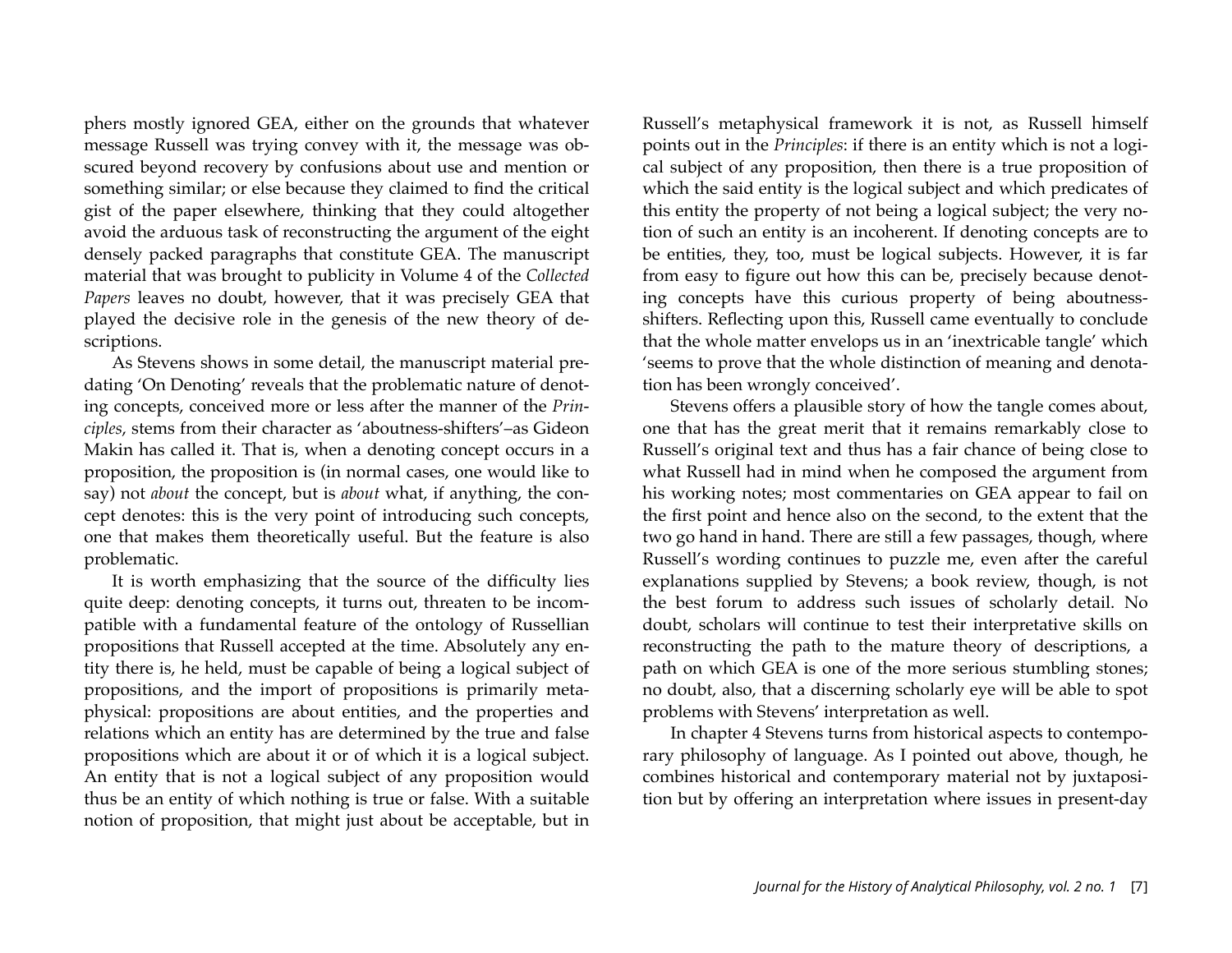philosophy of language are directly relevant to a study of the historical Russell (and also in some cases *vice versa*).

Stevens argues, first, that Russell and philosophers of language today share a substantial common ground and that contrary interpretations of Russell as a philosopher to whom natural language was of no concern are based on a variety of misreadings (this matter is taken up in the final chapter of the book; I will consider it below). Second, he argues that to make a case for a Russellian theory of definite descriptions, we must introduce two modifications into Russell's own version of the theory (chapter 4); the author here follows Stephen Neale's revamping of Russell's theory, though not uncritically.

The first modification is that we ought to replace Russell's semantic and ontological conception of logical form by one that is explicitly syntactic, as it is only in this way that a convincing case can be made for a quantificational as opposed to referential treatment of descriptions. The second modification is that we ought to separate the theory of descriptions from the syntax of *Principia Mathematica* and reformulate it in the language of restricted quantifiers. This language provides direct representations of denoting phrases, i.e., phrases consisting of a determiner (D) and a nominal (F). Such a phrase is translated into a restricted quantifier '[D*x*: F*x*]', which attaches to a formula containing *x*: for example, 'some soprano sings' gets translated into '[some(*x*): soprano(*x*)](sing(*x*))'. This is equivalent to '[some(*x*)](soprano(*x*) and sing(*x*))', but formulas using restricted quantifiers possess distinctive virtues over their classical counterparts, at least when our interest lies in natural language semantics. In the first place, since classical quantifiers are unrestricted, the effect of restriction is achieved by making the restriction part of the complex formula whose variables are bound by the quantifier. This introduces into formulas fresh logical particles with no corresponding lexical items in the surface forms of the natural language sentences, so that there will be no direct mapping from the surface syntax of English to classical logical syntax, whereas with restricted quantifiers the match is retained. In the second place, there are natural language quantifiers (like 'most'), for which the classical strategy of incorporating restrictions will not work but which are readily accommodated by restricted quantifiers.

Stevens' general message is that the theory which results from such revisions is Russellian not just in the minimal sense that it holds sentences containing denoting phrases to express quantified rather than singular propositions. It is Russellian also in the deeper sense that the revisions that are claimed to be necessary to the success of the theory are measured by criteria that were Russell's own. Still further, Stevens argues that these revisions are corrections to mistaken views on language and linguistic matters held by Russell. Hence, Stevens' revisionary argument is based on an interpretation of Russell as a philosopher who *did* have a philosophy of language.

Neither of the two modifications–the syntactization of logical form and the replacement of unrestricted with restricted quantifiers–is entirely unproblematic, given Stevens' intention to put forth a theory of descriptions that deserves to be labeled 'Russellian'. The first modification gives rise to the complaint that a syntactic notion of logical form will inevitably separate the theory from Russell's ontological motivations. And the second one, the assignment of restricted quantifiers to quantificational noun phrases, seems to ignore Russell's claim–which was certainly crucial to his own perception of the theory–that descriptions are 'incomplete symbols', that is, that a denoting phrase has no 'meaning in isolation' but only a 'meaning in use'.

Stevens addresses both of these worries in detail in chapter 4, arguing that they are unfounded. Consider syntactization first. Here he points out, to begin with, that Russell's theory of descriptions was guided by the insight that 'there is a level of structure to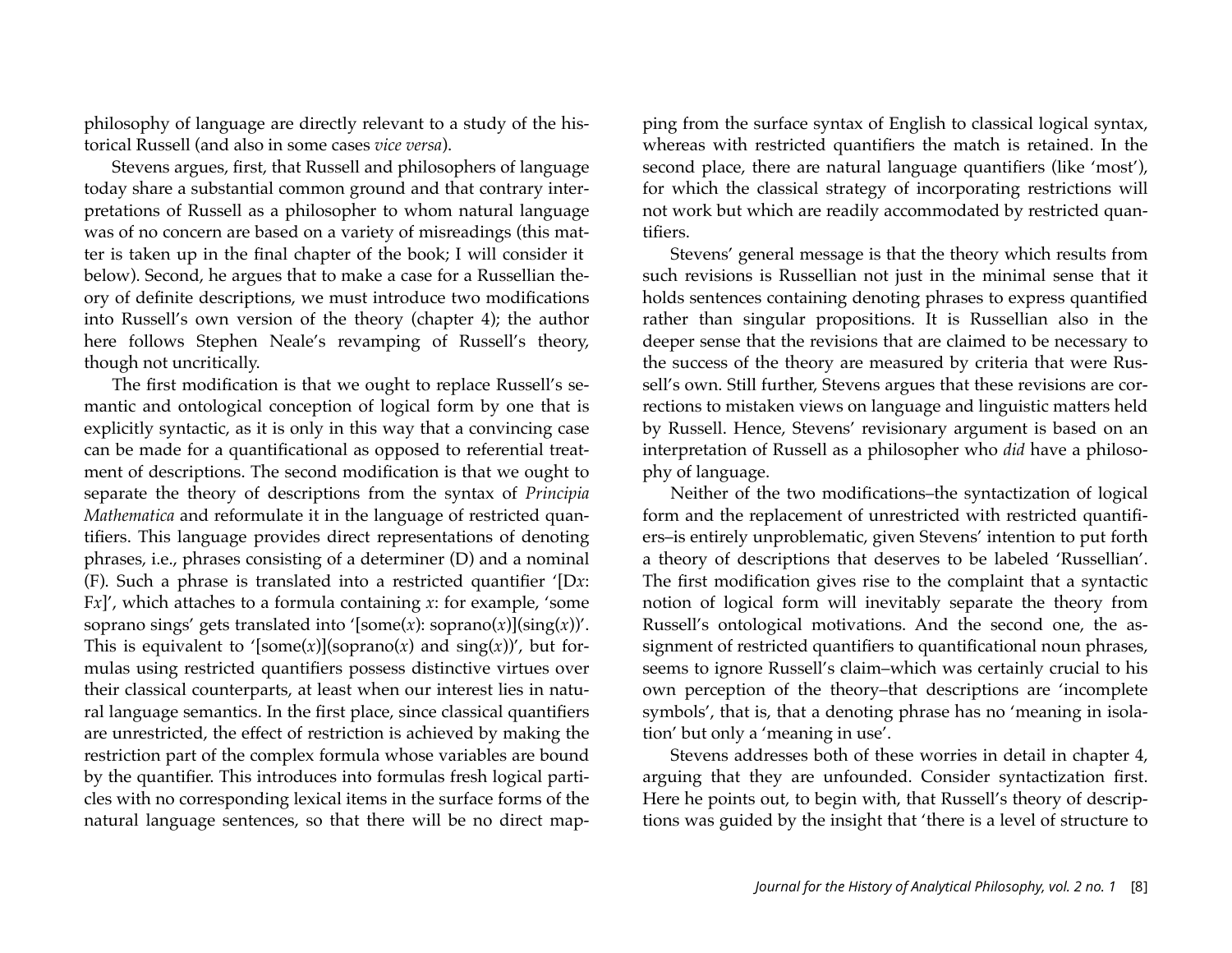what we say that is not evident in the sentences we use to say what we say' (p. 115). This level–the level of 'logical form'–is not revealed by grammar in the traditional sense. And since Russell had no other notion of syntax except 'as a feature of the way that words are explicitly concatenated in ordinary sentences' (*ibid*.), he was forced to conclude that logical form is not a matter of syntax but must be grounded in some other way.

Now, there is no doubt that this will not do as a piece of 'historical explanation'. In general, it is not a commendable strategy to explain that our philosophical ancestors held such and such a view because they did not have our conception of this or that. But Stevens' point here is just that a *contemporary* Russellian need not– indeed, should not–be prevented from adopting a syntactic notion of logical form by the fact that Russell himself did not have one. The guiding insight is still there, and it is now best served, so the argument goes, by adopting a syntactically constrained notion of logical form, as in the LF hypothesis. LF hypothesis construes logical form as the 'interface' of syntactic representation and semantic rules. As a recent encyclopedia entry puts it, '[t]here is no need to first regiment the formal structures of sentences into something to which semantic rules could then apply. What one finds in the idea of LF is the idea that natural languages already have enough structure to supply a lot of what is needed for the purposes of semantics' (Blair 2006, 412).

To be sure, even if the ideology is the same, there certainly is a substantial gap between Russell's logical forms and the level of LF postulated by the linguists today; at any rate, this holds if we consider the Russell for whom logic was concerned with the most abstract features of the real world. He never managed to explain how this was supposed to come about, and the Russellian of today can safely put aside this part of the story, or consider it as a scholarly question in the history of analytic philosophy.

The second worry is that the assimilation of descriptions to restricted quantifiers obscures their character as incomplete symbols. It is unlikely that everything Russell says about incomplete symbols at different times can be neatly classified under some one heading, but in the case of definite descriptions the idea seems quite clear: to say that a description is an incomplete symbol is to say that, unlike a genuine proper name, it does not stand for an object. Russell has no difficulties in proving this conclusion by 'formal arguments'. For example, 'Scott is the author of Waverley' is a sentence expressing identity. Hence, if 'the author of Waverley' were a proper name, the statement would express the proposition that Scott is *c*, where *c* is some object. This proposition is either false or tautologous. But 'Scott is the author of Waverley' is neither. Therefore, 'the author of Waverley' is not a name and does not stand for anything.

Using this kind of reasoning as his cue, Stevens concludes that an incomplete symbol is simply one which does not contribute an object to a proposition; or in modern parlance, that descriptive sentences (like other quantificational sentences) are *objectindependent*. This also shows that the further strategy of assigning generalized quantifiers to descriptions as their semantic values is perfectly compatible with the gist of Russell's notion of an incomplete symbol. Of course, Russell also held that descriptions had no meaning in isolation and even that they had no meaning at all. But these are further theses and only follow if one believes, as Russell did, that the distinction between meaning and denotation is wrongly conceived. Stevens does not discuss this point on its own; as we saw, it is treated as a scholarly question concerning the right interpretation of 'On Denoting'. Presumably a contemporary Russellian might, or might not, accept the separate thesis about meaning.

Chapters 5 and 6 are concerned with two extensions of Russell's theory. Chapter 5 considers complex demonstratives ('that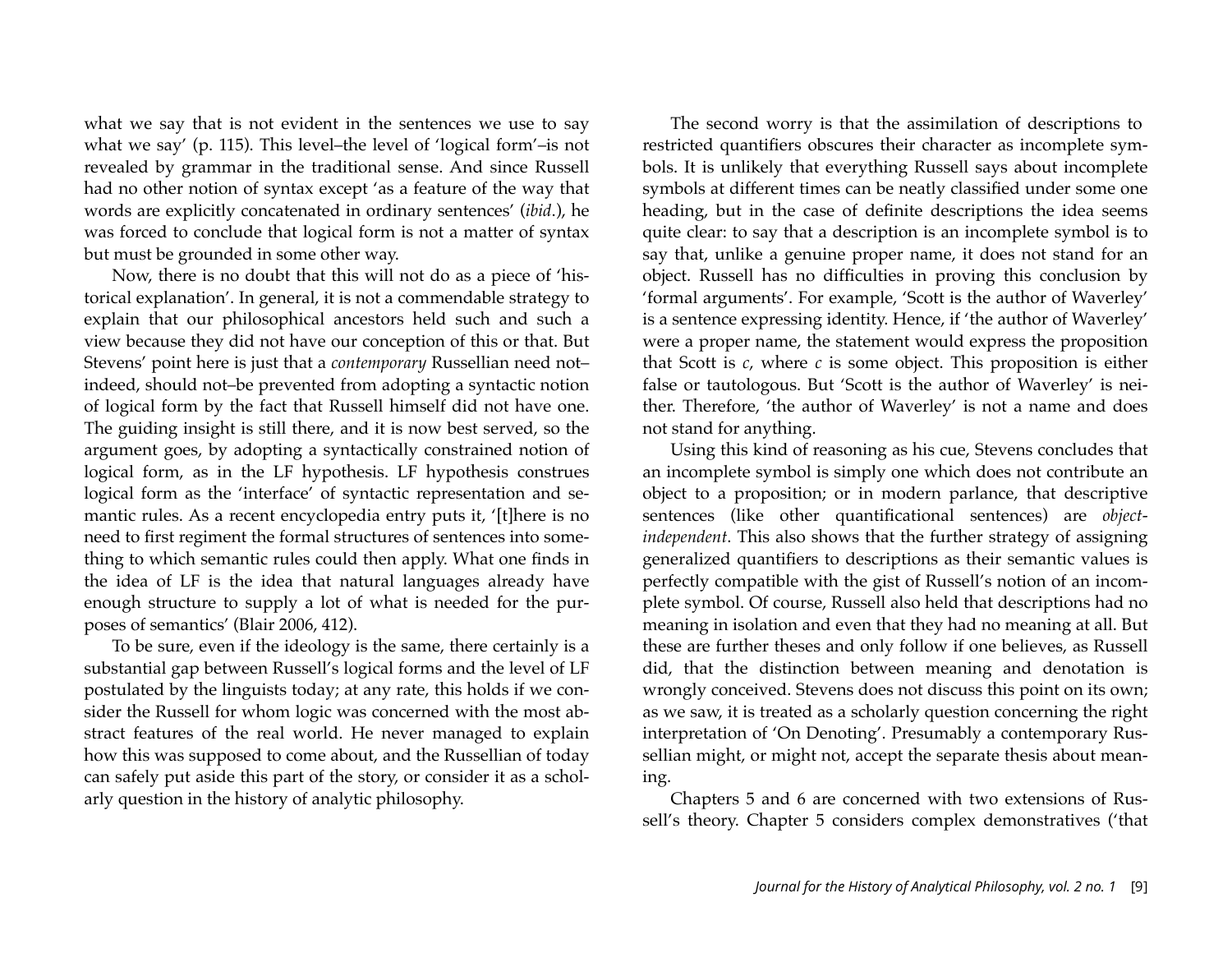woman in white'), defending the view that they are quantifiers, rather than devices of direct reference, which is the orthodox view. Stevens reviews the case against the orthodox view–the case certainly looks quite strong, an opinion subject to revision by experts–and then considers how best to develop the quantificational account. Here the difficulty is to find a way of preserving the demonstrative quality of complex demonstratives (in those cases where this is present).

On the view suggested by Stevens, the semantic value of a complex demonstrative is just a generalized quantifier which is assigned to a restricted quantifier expression with respect to a domain and a context. In the case of a complex demonstrative, the restriction is typically that of being demonstrated in a context, and in paradigmatic cases we can think of the demonstrative quality as secured precisely by such concrete physical demonstration. But we can easily think up cases where the context is such as to guarantee salience, and in such cases demonstration becomes redundant; for example, when there is only one car on display, I need no demonstration to accompany my utterance of 'that car'. This is the pragmatic process of 'loosening', which renders such uses of complex demonstratives pragmatically equivalent with definite descriptions. This applies to the so-called NDNS-cases as well ('no demonstration, no speaker reference').

Should we construe bare demonstratives as quantifiers as well? Stevens mentions this possibility in passing. It may be 'formally feasible', as he suggests, just as it is formally feasible to treat proper names as generalized quantifiers. But surely this goes against our intuition, which tells us that if there are directly referring terms, then 'that' must be among them. This was of course also Russell's view, although he probably never considered the matter against the background of complex demonstratives.

Chapter 6 considers indexicality. Apart from its general importance, the topic is of special interest, because in some of his later works Russell was much occupied by what he called egocentric particulars. And what Stevens has to say here is meant to be more than just a nod to Russell, for he argues that Russell's work has something to contribute even to current debates on the semantics of indexicals.

David Kaplan's indexical semantics is generally regarded as a 'quantum leap' forward, as it brings a number of contextual determinants of content within the range of formal semantics. Kaplan's theory, however, encounters familiar problems of its own, stemming from the fact that it takes linguistic meaning–the Kaplanian 'character' of an indexical expression–to determine cognitive significance. But consider the sort of case introduced first by Howard Wettstein: Burt the performer is appearing on stage wearing one of his extremely imaginative dresses. Seen from left, he looks quite different from how he looks when seen from right. Thus, a perfectly rational person, enjoying Burt's show from different locations in the auditorium, could well believe the proposition expressed by 'he (pointing to Burt to his left) is different from him (pointing to Burt now to his right). On Kaplan's approach, indexical utterances express singular propositions, and in both cases what the context contributes to the proposition believed is just Burt. So, this approach delivers the result that the perfectly rational person ends up believing a contradictory proposition, which looks incorrect. What we need, it seems, is a distinction between different ways of cognizing or perceiving what is one and the same singular proposition.

It is here that Russell's account of egocentric particulars might come useful. Russell argued that an indexical expression contributes not just a reference but a perspective, a 'perceptual world' of the agent of the utterance, which is relevant to the meaning of the sentences containing that egocentric particular. Stevens explores different ways of formally implementing this notion, shows how it can handle the sort of difficulties that people have raised for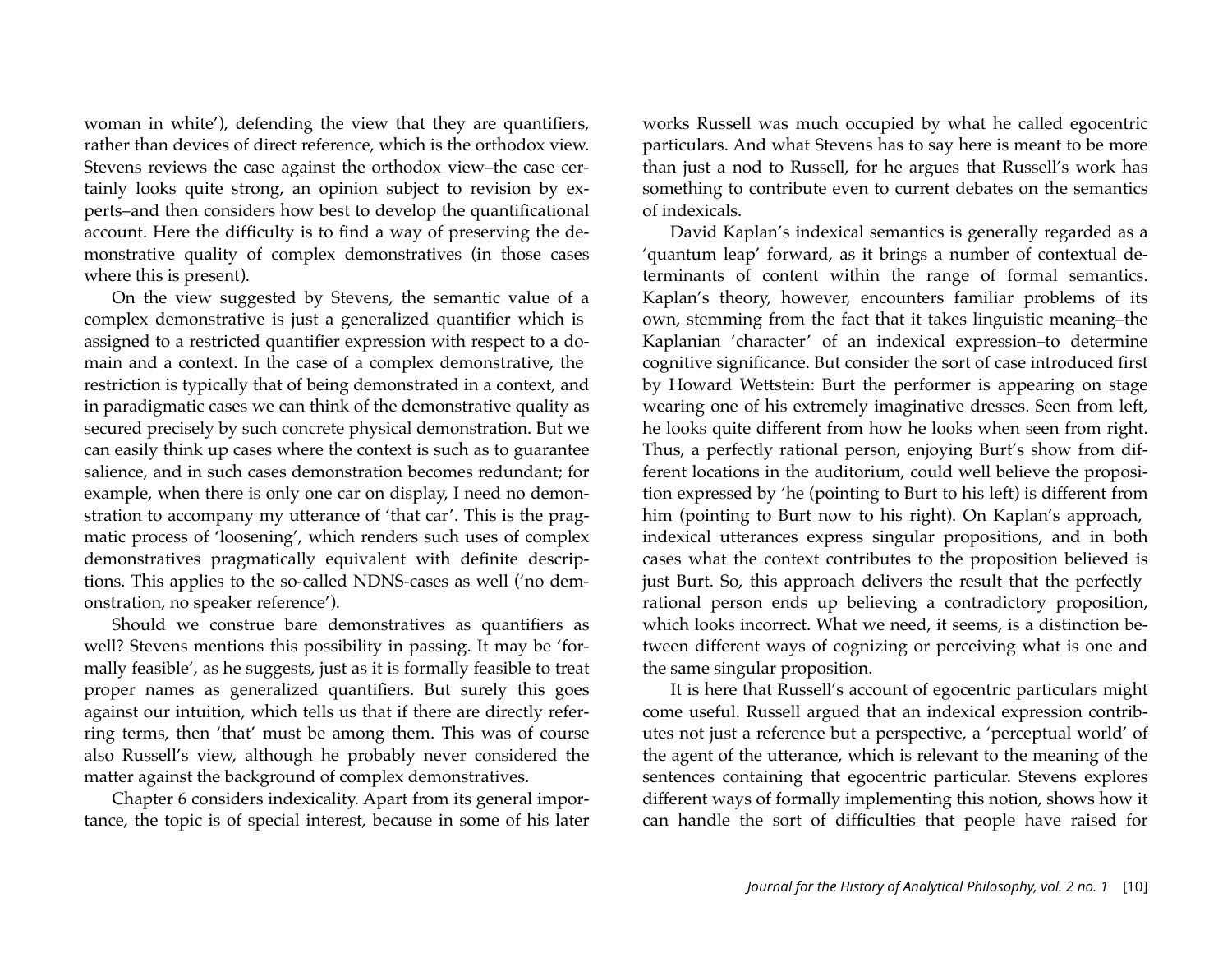Kaplan, and suggests that this can be fruitfully extended so as to cover a more general class of referring expressions.

In chapter 7 Stevens returns to the question of whether Russell had a philosophy of language. His answer is a strong 'yes'. This makes him an opponent of the view which has become common among scholars today and which holds that Russell was not engaged in a philosophical study of language or that natural language was philosophically irrelevant for him.

One standard argument for the negative view cites Russell's protestations against and often scornful remarks on 'linguistic philosophy', the emergence of which he chalked up to the later Wittgenstein's bad influence. Stevens rightly dismisses this consideration, pointing out that it would be a mistake to identify philosophy of language with linguistic philosophy in this sense, that is, with ordinary language philosophy, which he describes quite correctly as an 'outdated' and 'rather eccentric relic of mid-twentieth century British philosophy'.

In addressing the question of whether Russell had a philosophy of language it is useful to distinguish between two Russells, setting 1918–1919 as the boundary. Russell wrote in the late 1930s that '[t]he problem of meaning is one which seems to me to have been unduly neglected by logicians; it was this problem which first led me, about twenty years ago, to abandon the antipsychological opinions in which I had previously believed' (1938, 362). Even a casual look at the later Russell's writings shows that he was, indeed, concerned with meaning; after all, he even wrote a whole book with the title *An Inquiry into Meaning and Truth*. True, Russell's inquiry in that book is not philosophy of language construed as an autonomous discipline (perhaps à la Dummett). This only shows, though, that he did not do philosophy of language in the way some others have done it since; and as Stevens points out, Russell's psychologistic approach to meaning has subsequently been endorsed by many other philosophers of language. We must conclude, with Stevens, that the claim that Russell had no interest in the philosophy of language has no plausibility whatsoever, if applied to the later Russell.

What about the earlier Russell? Here the claim that Russell had no philosophy of language is based primarily on the notion of Russellian proposition: since he was concerned with the analysis of non-linguistic propositions, so goes the claim, he had but little interest in accounting for the functioning of natural language. This can be further supported by the observation that Russell was an ideal language philosopher, one who dismissed natural language as an unsuitable tool for philosophizing.

Here Stevens makes the solid observation that there can be no general argument from someone's advocating a recognizably Russellian conception of propositions as complexes of worldly constituents to the conclusion that she has no interest in the workings of natural language. After all, singular propositions are Russellian propositions and they figure prominently in contemporary philosophy of language. On the other hand, the fact that many contemporary philosophers of language make use of a notion of proposition that bears an important similarity to Russell's does not mean that the reasons for postulating such entities were the same in the two cases. Hence, to decide where Russell stood on this issue we need a particular examination and not a general argument.

Stevens is certainly correct in arguing that there are powerful reasons to think that Russell did have a significant interest in natural language. For example, Russell held non-linguistic propositions to be meanings of declarative sentences, among other things. And he was concerned with the logical forms of natural language sentences by considering the forms of the propositions expressed by these sentences, and so on. Even the negative conclusion that natural language is not an ideal tool for the sort of technical philosophy in which Russell wished to engage himself presupposes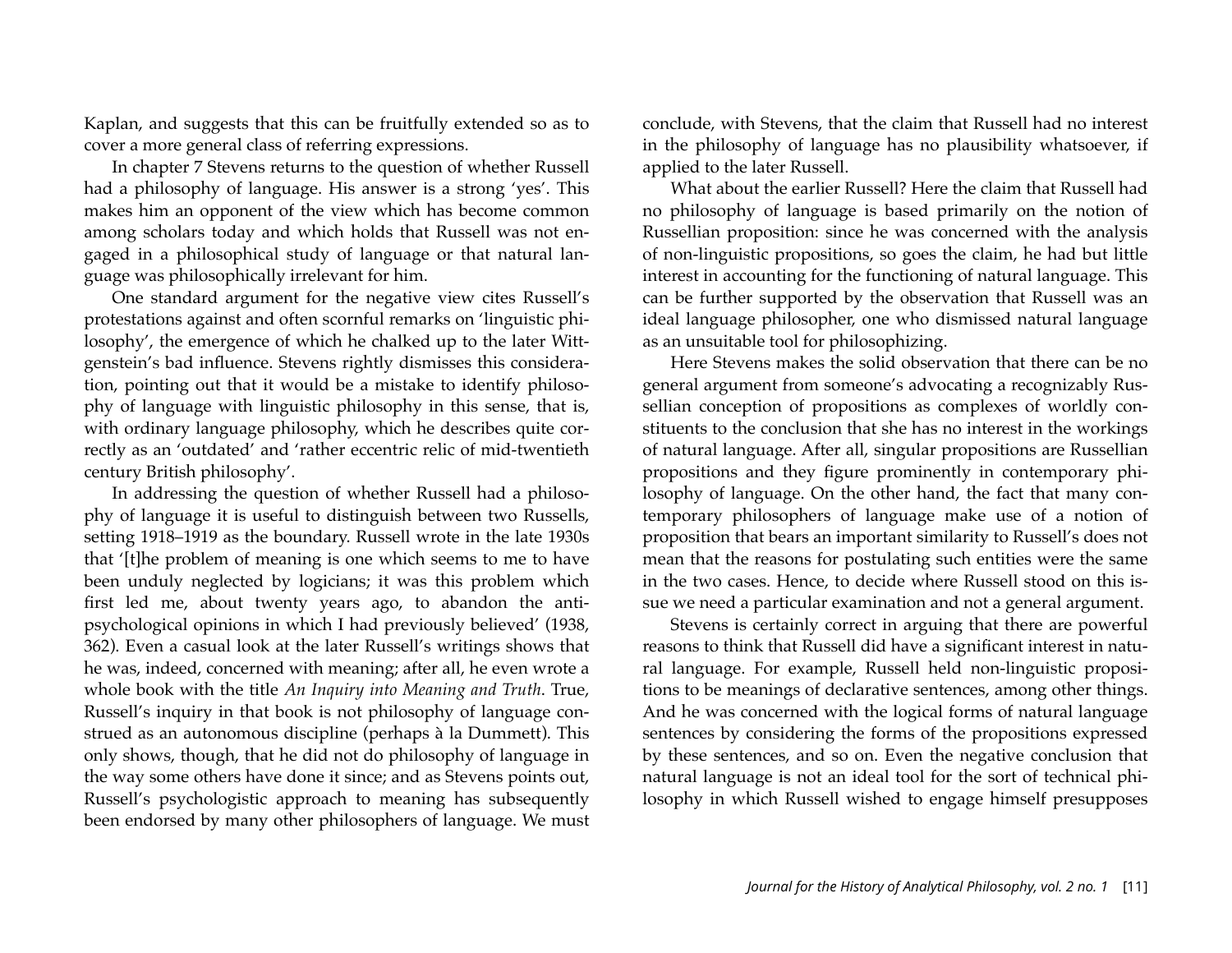that one has dedicated some effort to working out how natural language works and why it does not work in the way it 'should'.

Yet, when it comes to the specific issue of Russellian propositions, Russell's primary reasons for postulating such entities had little to do with philosophy of language. Certainly, when he originally introduced them, this was because he felt it was only in that way that he could maintain that logic and mathematics are fully objective, possessing a subject-matter that is neither linguistic nor psychological. Again, this is perfectly compatible with having an interest in natural language. We might say with some justification, however, that what Russell lacked at the time was a general perspective on language and meaning. This is more or less how he himself saw the matter later, as in the above quotation from the 1930s. There he argues that logicians had earlier neglected the problem of meaning, a charge that he levels against his own earlier self as well (chapter XIII *My Philosophical Development*, Russell's philosophical autobiography, is devoted to this topic). It was this linguistic turn of sorts that brought about a major revolution in Russell's thinking. And it made him, among other things, a philosopher of language.

I have raised a few minor points about some of the details in Stevens' book. It is a very valuable book, not least because it addresses different kinds of audiences and does so in an extremely competent manner. Russell scholars and anyone with an interest in early analytic philosophy will benefit from a careful study of *The Theory of Descriptions*; so will philosophers of language with an interest in descriptions; and last but not least, the book would provide advanced undergraduates and graduates with excellent introductions to the topics it is concerned with.

#### **Anssi Korhonen**

Department of Philosophy, History, Culture and Art Studies University of Helsinki anssi.korhonen@helsinki.fi